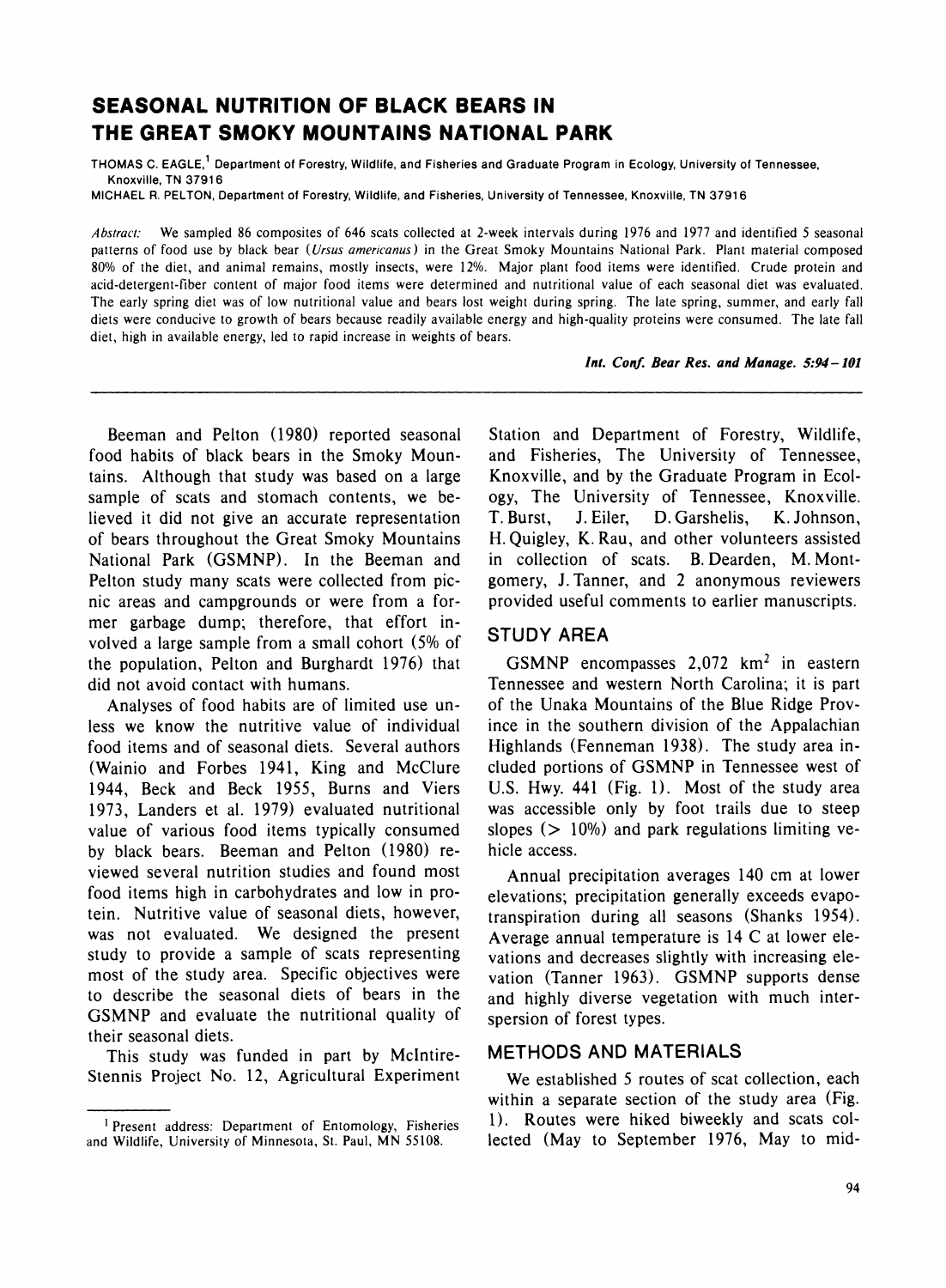

**Fig. 1. Study area and routes of scat collection within the GSMNP.** 

**October 1977). Freshly deposited scats were collected when found during field work for other projects. Scats were sampled, and the samples combined by section and date of collection (composite scat). Composite scats were washed through 2 sieve screens (mesh size 2.00 and 0.42 mm) and air dried or placed in a drying oven at 60 C for 48 to 72 hr.** 

**For sampling, fecal material from a composite was sprinkled over a grid of 100 quadrats (each quadrat measured 2x2 cm). We identified material in 10 randomly chosen quadrats to the lowest taxon possible and recorded the presence of individual items in each quadrat. Fecal material on the grid was then replaced in the composite and the procedure repeated. Initially 100 quadrats were examined per composite. Results, however, were similar for 50 and 100 quadrat samples (Wilcoxon signed rank test, P > 0.1, Gibbons 1976), and we subsequently used 50 quadrats.** 

**The relative percent density (RD) of food items identified was calculated for each composite (Hansen 1975). We determined percent frequency (F) of a given food item in each composite and used F to calculate density (D) of each food item in the composite:** 

$$
F=100\left(1-e^{-D}\right)
$$

**where e is the base of natural logarithms. We then used D to calculate RD for all food items identified in each composite:** 

$$
RD = \frac{D \text{ of each item}}{D \text{ for all items}} \times 100
$$

**After calculating RD for food items in all composites, we computed the composition of scats throughout the study area for each 2-week interval to determine major food items. Major food items were those that comprised over 5% of fecal remains for at least 1 2-week period in each year of the study. Results of scat analyses were examined for patterns.** 

**Samples of squawroot (Conopholis americana), blackberry (Rubus sp.), huckleberry (Gaylussacia sp.), blueberry (Vaccinium sp.), and chestnut oak acorns (Quercus prinus) were dried and analyzed for crude protein (Crampton and Harris 1969:42) and acid-detergent fiber (ADF) (Van Soest 1966). Ash, ether extract, and nitrogen-free extract were not determined. For plant material the figure for crude ash usually has little direct nutritional use because the ash component in plants is**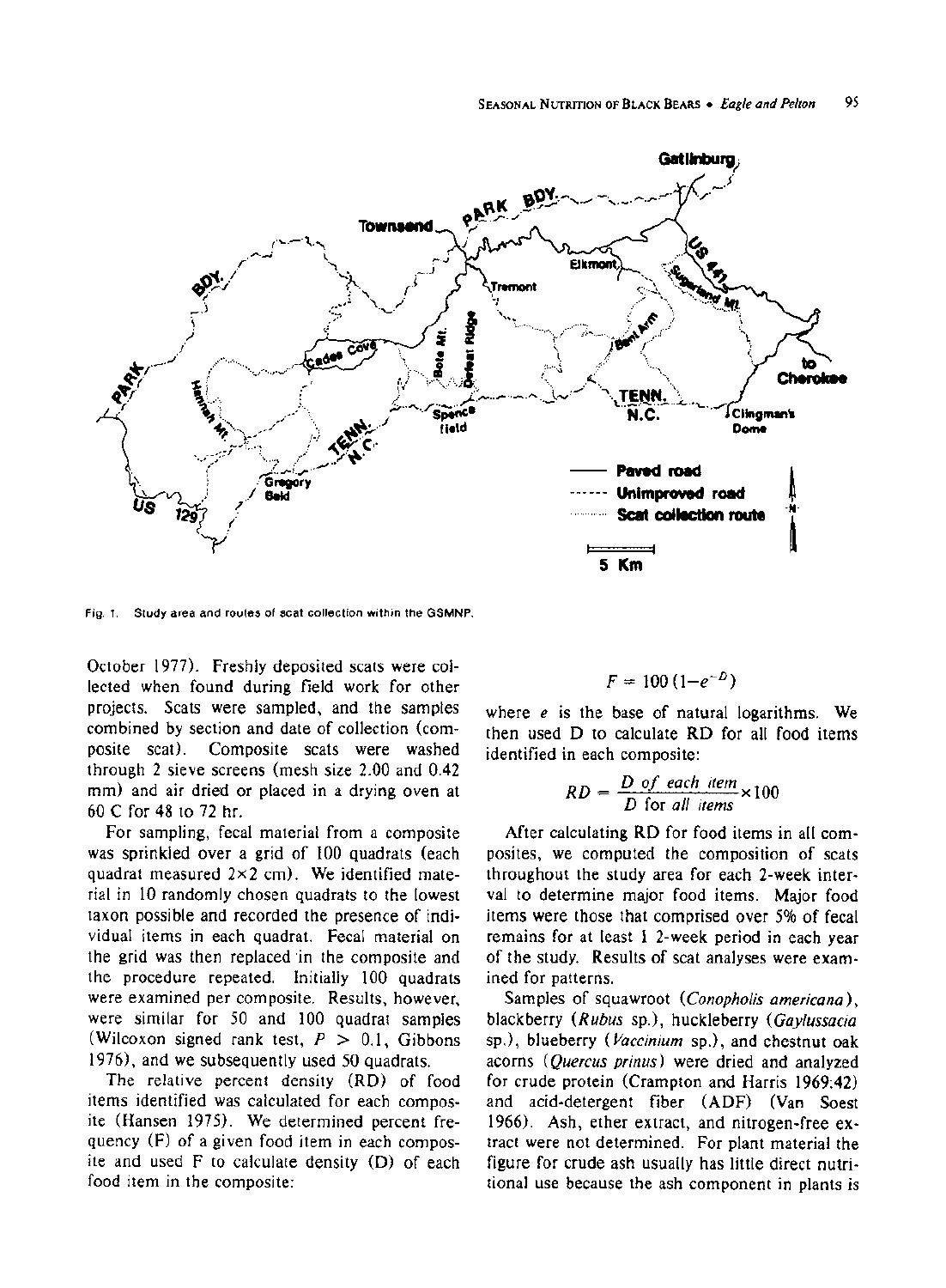|                     | 2-week interval ending |        |       |        |        |       |        |        |        |        |       |  |  |
|---------------------|------------------------|--------|-------|--------|--------|-------|--------|--------|--------|--------|-------|--|--|
|                     | Apr                    | May    |       | Jun    | Jul    |       | Aug    |        |        | Sep    | Total |  |  |
| Food item           | $26(6)^{a}$            | 10(11) | 7(38) | 21(35) | 19(13) | 2(54) | 16(55) | 30(40) | 13(49) | 27(25) | (335) |  |  |
| Grass and           |                        |        |       |        |        |       |        |        |        |        |       |  |  |
| hero. matl.         | 92                     | 95     | 78    | 48     | 24     | 24    |        |        |        |        | 38    |  |  |
| Squawroot           |                        |        | 12    | 32     | 36     |       |        |        |        |        | Ħ     |  |  |
| Blackberry          |                        |        |       |        |        | 30    | 19     | 49     |        | 13     | 11    |  |  |
| Huckleberry         |                        |        |       |        |        |       | 28     | 10     |        |        |       |  |  |
| Blueberry           |                        |        |       |        |        |       |        |        |        |        |       |  |  |
| <b>Black Cherry</b> |                        |        |       |        |        |       |        |        |        | 34     |       |  |  |
| Fire Cherry         |                        |        |       |        |        |       |        |        |        |        |       |  |  |
| <b>Sassafras</b>    |                        |        |       |        |        |       | Tг     |        |        |        |       |  |  |
| Oak acorns          |                        |        |       |        |        |       |        |        |        |        |       |  |  |
| Insect              |                        |        |       |        | 19     |       | 19     | 15     | 23     | 19     |       |  |  |
| Mammal              |                        |        |       |        |        |       |        | Tr     |        |        |       |  |  |
| Debris              |                        |        |       |        |        |       |        |        | u      |        |       |  |  |
| Garbage             |                        |        |       | Tτ     |        |       |        |        |        |        | Тr    |  |  |

**Table 1. Relative percent density (RD) of major food items in biweekly composite scats of black bears in the GSMNP, 1976.** 

**a** Number in parentheses is number of scats in the sample.<br>**b** Tr = Trace.

**highly variable in the total amount and component parts; many plants are high in silica, an element of no nutritional value (Crampton and Harris 1969:51). Also, most food items typically consumed by bears are low (< 5%) in ash (Wainio and Forbes 1941, Landers et al. 1979). Ether extract and nitrogen-free extract are generally readily available sources of nonspecific energy (Crampton and Harris 1969:35, 47).** 

**The protein content of a feed may be an indirect measure of its digestible energy because protein is usually highly digestible (Crampton and Harris 1969:48). A food with a high ADF content, a measure of the level of cellulose, may be regarded as relatively undigestible because bears lack a cecum and their simple stomach is too acid**  **to support the microbes necessary for the digestion of cellulose (Rogers 1976).** 

### **RESULTS**

#### **Seasonal Food Habits**

**Plant material composed over 80% of remains in bear scats from GSMNP, and animal material, mainly insects, was 12%. Other materials consumed were debris (including leaf fragments, twigs, rock chips, and wood fragments) and garbage (any item of artificial food). Garbage was not a major food item but was included in Tables 1 and 2 because management implications may be related to its use.** 

**Table 2. Relative percent density (RD) of major food items in the biweekly composite scats of black bears in the GSMNP, 1977.** 

|                     |             |        |       |        |       | 2-week interval ending |                 |        |        |        |              |       |       |
|---------------------|-------------|--------|-------|--------|-------|------------------------|-----------------|--------|--------|--------|--------------|-------|-------|
|                     |             | May    |       | Jun    |       | Jul                    |                 | Aug    |        |        | Sep          | Oct.  | Total |
| Food item           | $9(20)^{3}$ | 26(27) | 6(22) | 20(35) | 4(29) | 18(40)                 | 1(33)           | 15(34) | 29(21) | 12(13) | 26(28)       | 10(9) | (311) |
| Grass and           |             |        |       |        |       |                        |                 |        |        |        |              |       |       |
| herb. mail.         | 90          | 74     | 45    | 26     | 15    |                        |                 | 9      | 18     | 5      | 12           | 4     | 26    |
| Squawroot           |             | 14     |       |        | 16    |                        |                 |        |        |        |              |       |       |
| Serviceberry        |             |        | 19    | 27     | ٥     |                        |                 |        |        |        |              |       |       |
| Blackberry          |             |        |       |        | -11   | 35                     | 48              | 23     |        |        |              |       | 10    |
| Huckleberry         |             |        |       |        | 20    |                        | 19              | 24     |        |        |              |       |       |
| Blueberry           |             |        |       |        |       |                        |                 | 16     |        |        |              |       |       |
| <b>Black Cherry</b> |             |        |       |        |       |                        |                 |        |        |        |              |       |       |
| Fire Cherry         |             |        |       |        |       |                        | Tr <sup>b</sup> | o      |        |        |              |       | Įτ    |
| <b>Sassafras</b>    |             |        |       |        |       |                        |                 |        |        |        |              |       | Тr    |
| Oak acorns          |             |        |       |        |       |                        |                 |        |        | 65     | 63           | 78    | 18    |
| insect              |             |        | 17    |        | 12    |                        |                 |        |        | ٩      | $\mathbf{1}$ | o     | 8     |
| Mammal              |             |        | Τr    |        |       |                        |                 |        |        |        |              |       |       |
| Debris              |             |        | 14    |        | 12    | 12                     |                 | 13     | 22     | 12     | 14           | 6     | 10    |
| Garbage             |             |        |       |        |       |                        | Tr              |        |        |        |              |       | Тr    |

**a Number in parentheses is number of scats in the sample.** 

**b Tr = Trace.**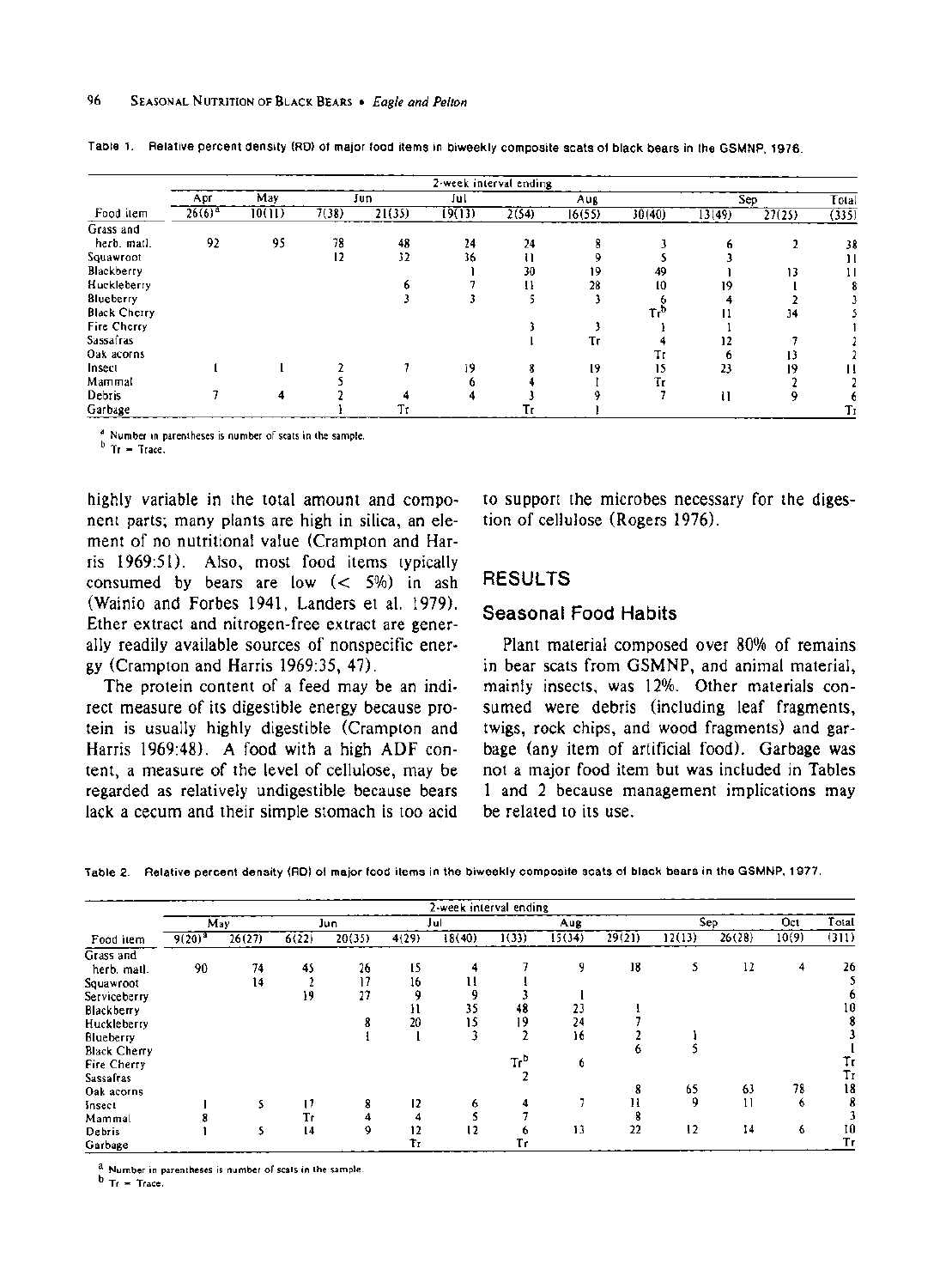**We delineated 5 seasonal diets (early spring, late spring, summer, early fall, and late fall) based on the RD of food items in biweekly composite scats (Tables 1 and 2). The pattern of extensive use of vegetative food in early spring, and switching to fruit and hard mast when the latter became available, was consistent with other studies of bears in the southeastern United States (Beeman and Pelton 1980, Landers et al. 1979).** 

**The diet in early spring (from the start of scat collection in April to early June 1976 or late May 1977) was almost entirely herbaceous material. Animal material and debris accounted for the remainder of the diet (Tables 1 and 2). Results from the early spring diet were based on fewer scats than for other seasonal diets. The low number of scats collected was attributed to a low level of activity by bears during early spring (Garshelis and Pelton 1980) as well as less research activity than in other seasons.** 

**Squawroot and serviceberry (Amelanchier laevis) composed 30% of the diet in late spring (June and July 1976, late May to middle July 1977). In 1976 only squawroot was eaten, whereas there was an equal occurrence of squawroot and serviceberry in 1977 scats. Serviceberry appeared at a higher level than squawroot in 1977, but for a shorter period of time (Table 2). We noticed abundant serviceberry in 1977, but none in 1976, and availability of squawroot appeared similar both years. It therefore appeared that bears preferred serviceberry. Although it was not consumed both years, serviceberry was included as a major food item because bears fed heavily on this fruit in all sections of the study area in 1977.** 

**In late spring the RD of herbaceous material decreased to 43%. Huckleberry and blueberry were consumed in 2 sections but were not available in most of the study area. The incidence of animal remains increased to 12%, reflecting a greater use of insects than during early spring.** 

**In summer (August 1976, mid-July to mid-August 1977) the RD of squawroot and serviceberry was low (< 10%), and blackberry, huckleberry, and blueberry accounted for 60% of all food remains, although proportions of the 3 fruits varied among sections of the study area (Tables 1 and 2 ). Fire cherry (Prunus pennsylvanica) and sassafras (Sassafras albidum) appeared in scats late in the summer, but use of**  **these was low (1% each). Insect and mammal remains were at levels similar to those in late spring scats.** 

**The diet in early fall (September 1976, late August to mid-September 1977) included a wide variety of fruits; black cherry (P. serotina) was most important (19%), and the RD of sassafras and fire cherry increased to 7% and 3%, respectively. The RD of herbaceous material dropped to 12%, and a decrease in the use of blackberry, huckleberry, and blueberry was noted. Acorns were beginning to mature at lower elevations and were eaten in most sections of the study area, but were a substantial portion (28%) of scats in only 1 section. There was a slight increase in the consumption of insects and mammals.** 

**The use of acorns characterized the diet in late fall (September to the end of scat collection 1977) which was delineated only in 1977. Comparable data were unavailable for 1976 because scat collection ended in late September, and the usual peak availability of acorns is middle October (Strickland 1972). Because the 1976 acorn crop was good (Tennessee Wildlife Resources Agency 1977), we probably would have detected a switch to acorns had scat collection continued through October. The RD of other plant material and animal material in scats was low during late fall.** 

# **Chemical Analysis of Food Items**

**Plant food items consumed by bears were generally low in protein and high in fiber (Table 3). Acorns were a notable exception, being low in both protein and fiber. Animal material was high in protein.** 

**Herbaceous material was highest in protein content among plant food items, but was also high in fiber. Because our measures of protein and fiber were relative, an increase in the percentage of fiber from food item to scat indicated absorption of other nutrients. It appeared that black bears were able to extract protein from herbaceous material. Jonkel (1978) noted a similar ability in grizzly bears (U. arctos) and polar bears (U. maritimus). Because the appearance of scats composed mainly of herbaceous material indicated little digestion of green vegetation, we believed only few nutrients were available to bears from herbaceous sources.**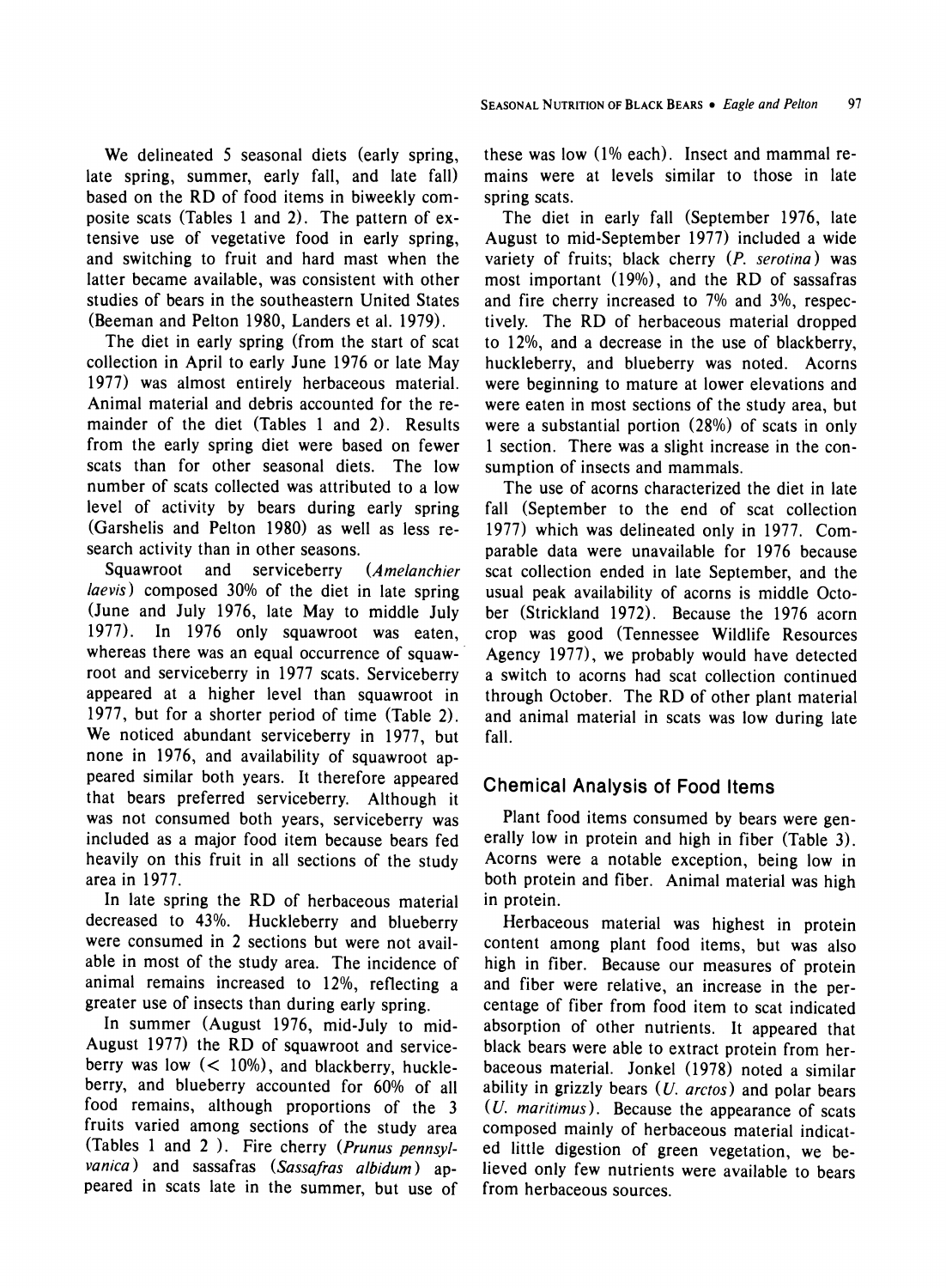**Table 3. Crude protein and acid-detergent fiber (ADF) content of food items typically consumed by black bears and of associated scats.** 

|                                     |                                      |         |                  | Composition (% dry matter) |
|-------------------------------------|--------------------------------------|---------|------------------|----------------------------|
|                                     | Data                                 | Crude   |                  | Other                      |
| Sample                              | source                               | protein | ADF <sup>4</sup> | fractions <sup>b</sup>     |
| Herbaceous<br>material <sup>c</sup> | Mealey 1975                          | 19      | 33               | 48                         |
| Scat                                | This study                           | 11      | 40               | 49                         |
| Squawroot                           | This study                           | 8       | 22               | 70                         |
| Scat                                | This study                           | 1       | 57               | 36                         |
| Serviceberry                        | This study                           | 10      | 23               | 67                         |
| <b>Blackberry</b>                   | This study                           | 10      | 30               | 60                         |
| Scat                                | This study                           | 13      | 54               | 33                         |
| Huckleberry                         | Landers et al. 1979                  | 2       | 20               | 78                         |
| Biueberry                           | Landers et al. 1979                  | 6       | 20               | 74                         |
| Huckleberry and                     |                                      |         |                  |                            |
| blueberry                           | This study                           | Э       | 22               | 75                         |
| Scat                                | This study                           | 9       | 55               | 36                         |
| Cherry                              | Wainio and Forbes 1941               | 7       | 28               | 65                         |
| Acorns<br>(kernel only)             | This study                           | 6       | 4                | 90                         |
| Scat                                | This study                           | Ħ       | 9                | 80                         |
| Insect <sup>a</sup>                 | Beck and Beck 1955<br>Southwood 1973 | 43      | 20               | 37                         |
| Mammal <sup>e</sup>                 | Mealey 1975                          | 79      | 2                | 19                         |

Sources other than this study reported crude fiber ADF approximated by **crude fiber/0.75 (Chandler 1978).** 

**b** Other fractions  $= 100% -$  (Crude protein + ADF).

**c Average of all herbaceous material analyzed. d Average of all insects analyzed.** 

**e Average of Cervus canadensis (lean tissue) and Microtus sp. (whole).** 

**Squawroot probably was an important source of energy. Little protein was absorbed, and fiber was concentrated by digestion. The fruits (serviceberry, blackberry, huckleberry, blueberry, and cherry) were of similar nutritional value. All were low to moderate in protein content, moderate in ADF, and high in other fractions (particularly carbohydrates, Wainio and Forbes 1941). Sassafras fruit was not analyzed; we assumed it nutritionally similar to cherry. The protein in these fruits was unavailable to bears because most protein was located in seeds (Wainio and Forbes 1941), and bears did not crack or digest the seed coat. The absorption of carbohydrates was indicated by the decrease of other fractions from food item to scat (Table 3).** 

**Among plant foods, acorns were exceptionally low in ADF and protein. Scats composed mainly of acorns also were low in these fractions. Acorns, however, were high in fats and carbohydrates (Wainio and Forbes 1941, Landers et al. 1979) and, therefore, were assumed highly digestible by bears.** 

**Animal material was high in protein. Although insect and mammal remains occurred** 



**Fig. 2. Relative percent density (RD) of major food groups in scats of black bears in the GSMNP.** 

**only in small quantities in all scat composites, animal material probably represented an important source of protein for black bears. As a monogastric species, black bears have a requirement for certain essential amino acids, and even a small quantity of animal material in the diet may meet this requirement (Crampton and Harris 1969:51).** 

**Using nutritional values (Table 3) we divided plant food items into 3 broad classes: herbaceous material, fruit, and hard mast. We subdivided fruit into 3 categories according to season of primary use (Tables 1 and 2). We thereby established 6 food groups with similar nutritional values and concurrent use (Fig. 2). Herbaceous material included grass, green leaves, buds, forbs, and any other vegetative material encountered. Squawroot and serviceberry were grouped**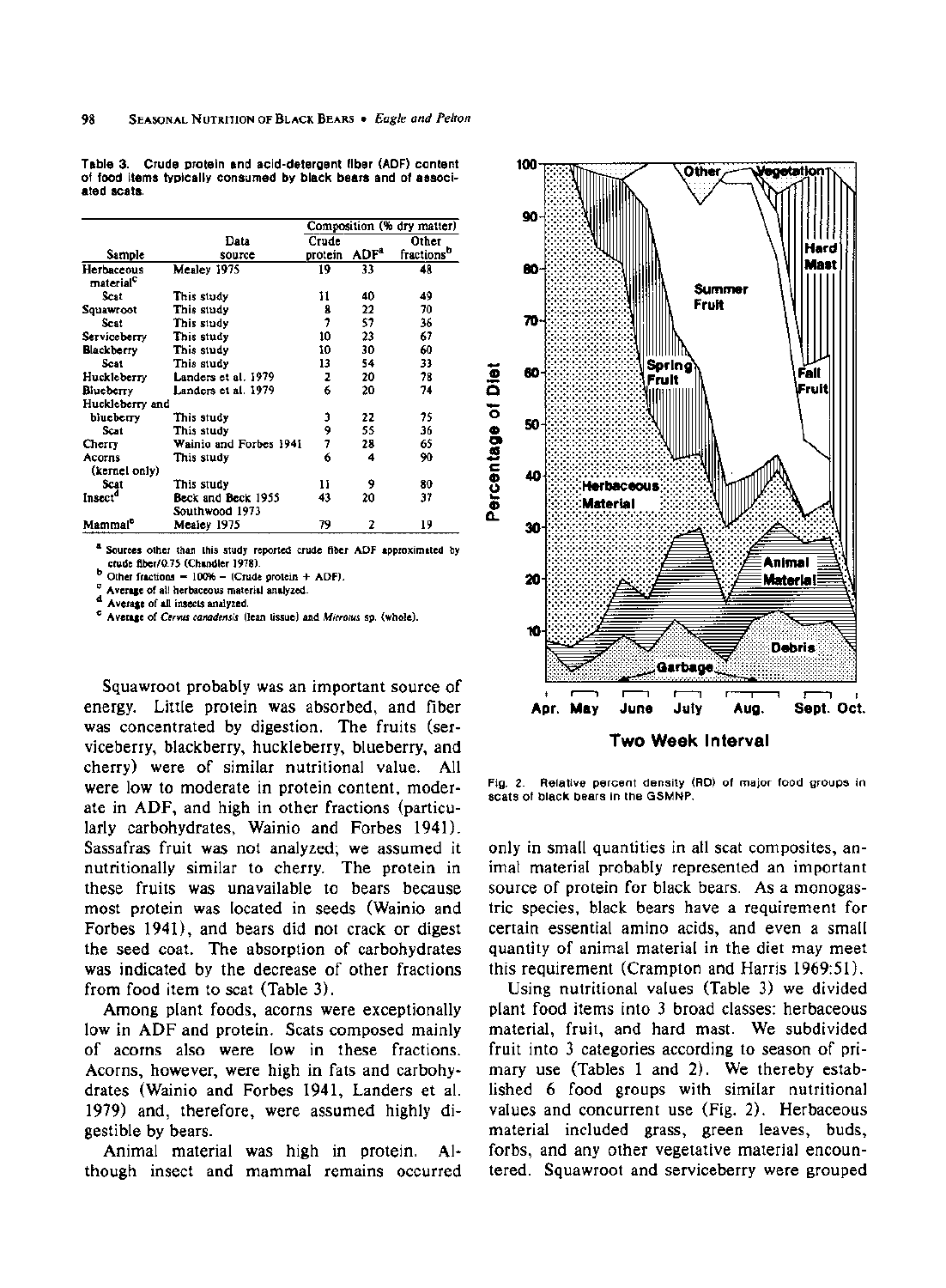

**Fig. 3. Typical seasonal diets of black bears in the GSMNP.** 

**as spring fruit; blackberry, huckleberry, and blueberry as summer fruit; and black cherry, fire cherry, and sassafras as fall fruit. Only acorns were identified as hard mast. Animal material included mostly insects and some mammal remains.** 

### **DISCUSSION**

**Black bears in GSMNP exhibited 5 seasonal patterns of food use (Fig. 3) representing 3 distinct levels of nutrition (Table 4). Early spring appeared to be a time of nutritional stress for bears. Diets were high in fiber, and thus generally undigestible by bears. As a result, bears in GSMNP lost weight during early spring (Beeman 1975:159). Bears showed similar response to nutritionally poor spring diets in Montana (Jonkel and Cowan 1971), Minnesota (Rogers 1976), and Washington (Poelker and Hartwell 1973). Poelker and Hartwell (1973:105) referred to this**  **period of weight loss during the active period of early spring as a "negative foraging period."** 

**Most bears in GSMNP exhibit only short periods of crepuscular activity during early spring, and a limited activity pattern may be a means of surviving a period of nutritional stress (Garshelis and Pelton 1980). Lactating females and growing cubs have protein and energy requirements greater than that for body maintenance, and the typical early spring diet may be** 

**Table 4. Crude protein and acid-detergent fiber (ADF) content of seasonal diet of black bears in the GSMNP, 1976 and 1977.** 

|              | Composition (% dry matter) <sup>2</sup> |     |  |  |  |
|--------------|-----------------------------------------|-----|--|--|--|
| Diet         | Crude protein                           | ADF |  |  |  |
| Early spring |                                         | 30  |  |  |  |
| Late spring  | 17                                      | 25  |  |  |  |
| Summer       | 13                                      | 23  |  |  |  |
| Early fall   | 14                                      | 21  |  |  |  |
| Late fall    | 10                                      |     |  |  |  |

**a Relative percent density of food items in seasonal diets times proportion of crude protein or ADF in individual items.**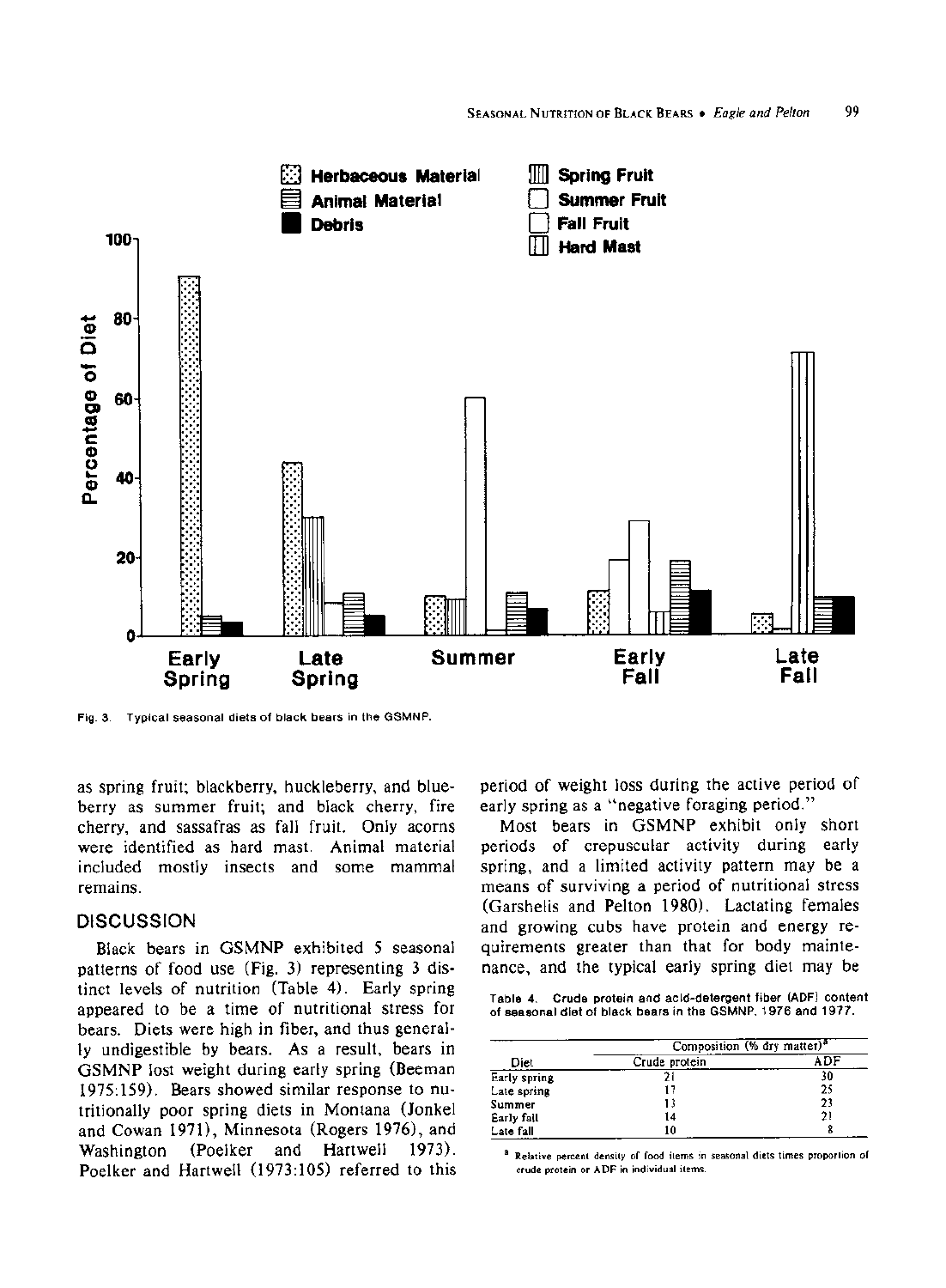**inadequate to meet this increased requirement. A high level of activity by lactating females (Garshelis and Pelton 1980) probably reflects an increased foraging effort to meet the added protein requirement of lactation and growth.** 

**Late spring, summer, and early fall were periods of similar nutritional levels (Table 4). Readily digestible food items were available and were consumed. Consumption of animal material increased, and insects became the major source of protein. Bears began gaining weight during late spring or summer (Beeman 1975), reflecting a response to a higher nutritional plane.** 

**The late fall diet provided bears with readily available fats and carbohydrates, and therefore was a high-energy diet. Although it was still the major source of protein, animal material occurred only in small amounts in the late fall period. This low-protein diet fueled rapidly increasing bear weights (Beeman 1975), possibly reflecting increases only in body fat reserves.** 

**The increase of body fat reserves instead of structural growth during late fall may be of important survival value to black bears by maximizing energy storage for the winter denning period and the negative foraging period of early spring. Lactating females and growing cubs may be exceptions. Lactation increases nutritional requirements or may draw upon body reserves if diets are insufficient to meet demands (Campbell and Lasley 1969:194). Female bears lactating the previous spring and summer may forage more than other bears to replace body reserves following lactation. Indeed, females with cubs exhibit the highest activity level of all cohorts of bears in GSMNP during the late fall period (Garshelis and Pelton 1980).** 

**The above analysis illustrates different levels of nutrition available to black bears throughout the year and suggests bear responses to these levels of nutrition. Our knowledge of bear nutrition, however, remains at a state reached 30 years ago by deer researchers (Mautz 1978). Future food-related research should be directed in the areas of nutritional requirements and digestibility of food items by bears.** 

# **LITERATURE CITED**

**BECK, J.R., AND D.O. BECK. 1955. A method for nutritional evaluations of wildlife foods. J.Wildl. Manage. 19:198 - 205.** 

BEEMAN, L.E. 1975. Population characteristics, movements **and activities of the black bear (Ursus americanus) in the Great Smoky Mountains National Park. Ph. D. Thesis. Univ Tennessee, Knoxville. 232pp.** 

**, AND M.R. PELTON. 1980. Seasonal foods and feeding ecology of black bears in the Smoky Mountains. Int. Conf. Bear Res. and Manage. 4:141 - 147.** 

- **BURNS, T.A., AND C.E. VIERS. 1973. Caloric and moisture content values of selected fruits and mast. J.Wildl. Manage. 37:585-587.**
- **CAMPBELL, J.R., AND J.F. LASLEY. 1969. The science of animals that serve mankind. McGraw-Hill Book Co., New York. 771pp.**
- **CHANDLER, P. T. 1978. Roughage and fiber. Pages 354- 370 in C. J. Wilcox et al., eds. Large dairy herd management. Univ. Presses Florida, Gainesville.**
- **CRAMPTON, E.W., AND L.E. HARRIS. 1969. Applied animal nutrition. 2nd ed. W. H. Freeman Co., San Francisco, Calif. 753pp.**
- **FENNEMAN, N.M. 1938. Physiography of the eastern United States. McGraw-Hill Book Co., New York, N.Y. 714pp.**
- **GARSHELIS, D.L., AND M.R. PELTON. 1980. Activity of black bears in the Great Smoky Mountains National Park. J. Mammal. 61:8 -19.**
- **GIBBONS, J.D. 1976. Nonparametric methods for quantative analysis. Holt, Rinehart and Winston, New York, N.Y. 463pp.**
- **HANSEN, R.M. 1975. Foods of the hoary marmot on Kenai Peninsula, Alaska. Am. Midl. Nat. 94:348- 353.**
- **JONKEL, C.J. 1978. Black, brown (grizzly), and polar bears. Pages 227-248 in J.L. Schmidt and D.L. Gilbert, compilers. Big game of North America, ecology and management. Stackpole Books, Harrisburg, Pa., and Wildl. Manage. Inst., Washington, D. C.**
- **, AND I. McT. COWAN. 1971. The black bear in the spruce-fir forest. Wildl. Monogr. 27. 57pp.**
- **KING, T.R., AND H.E. MCCLURE. 1944. Chemical composition of some American wild feedstuffs. J. Agric. Res. 69:33 -46.**
- **LANDERS, J.L., R.J. HAMILTON, A.S. JOHNSON, AND R.L. MARCHINTON. 1979. Foods and habitat of black bears in southeastern North Carolina. J. Wildl. Manage. 43:143- 153.**
- **MAUTZ, W.W. 1978. Nutrition and carrying capacity. Pages 321 -348 in J. L. Schmidt and D. L. Gilbert, compilers. Big game of North America, ecology and management. Stackpole Books, Harrisburg, Pa., and Wildl. Manage. Inst., Washington, D.C.**
- **MEALEY, S.P. 1975. The natural food habits of free ranging grizzly bears in Yellowstone National Park, 1973-1974. M.S. Thesis. Montana State Univ., Bozeman. 158pp.**
- **PELTON, M.R., AND G.M. BURGHARDT. 1976. Black bears of the Smokies. Nat. Hist. 85(1):54-63.**
- **POELKER, R.J., AND H.D. HARTWELL. 1973. Black bear of Washington. Wash. State Game Dep. Biol. Bull. 14. 180pp.**